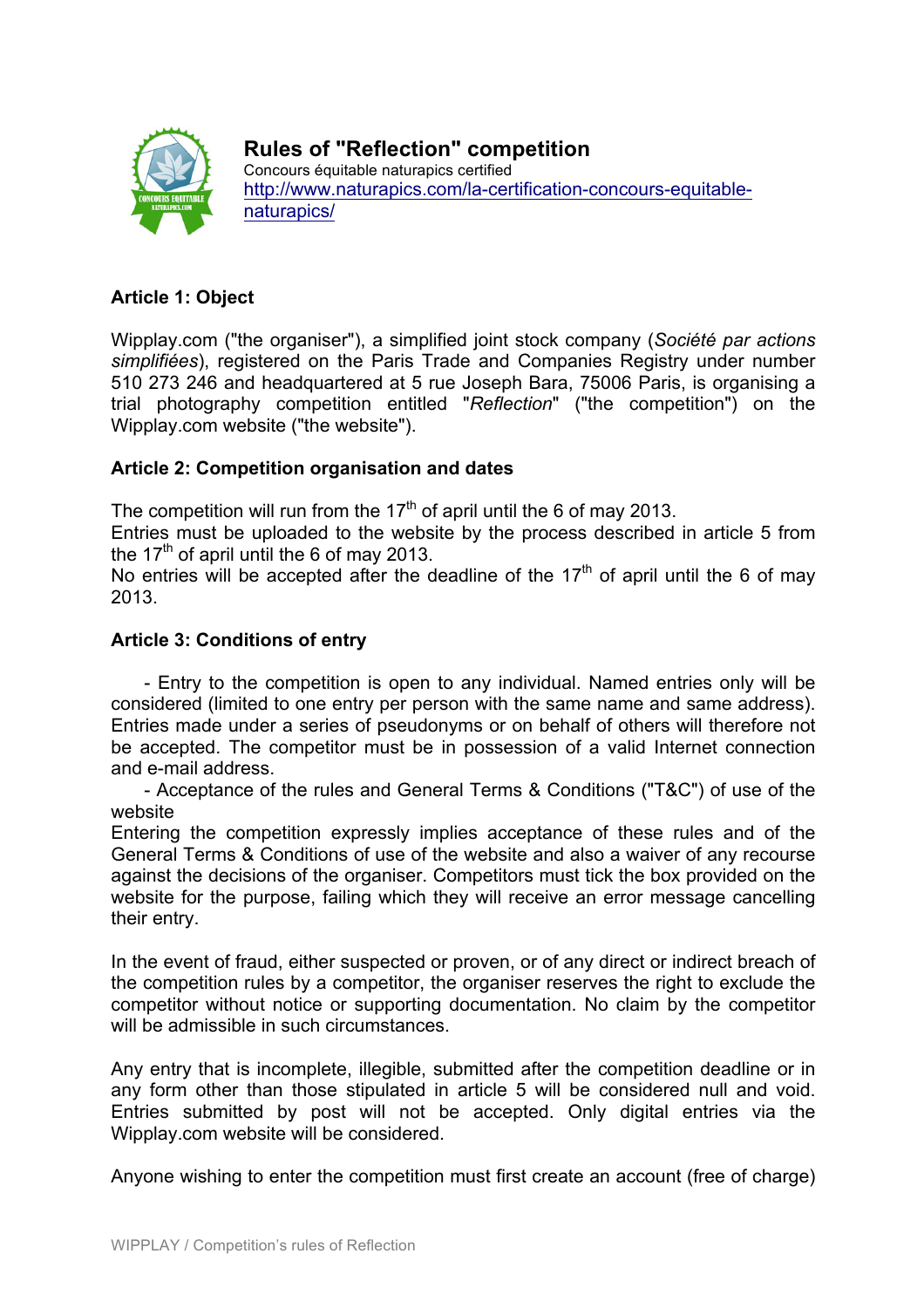on the Wipplay.com website.

### **Article 4: Intellectual property**

#### **Intellectual property of Wipplay.com**

All trade marks, logos, texts, icons, domain names and software accessible on the website, with the exception of creations uploaded by Wipplay.com members (i.e. competitors), are the sole intellectual property of Wipplay.com. The fact of using the services accessible on the website and/or entering the competition does not under any circumstances constitute an authorisation to use or acquire any title over objects that are the intellectual property of Wipplay.com.

#### **Intellectual property of the competition entrant**

#### - Copyright

The competition entrant declares and warrants that he/she holds all property rights, intellectual property rights, personality rights and in particular name and image rights to the individual(s) or item(s) represented in the photograph(s), attaching to the photographs and/or, at the very least, holds all the authorisations that may be necessary for the organising companies to make use of the photographs, and in particular holds authorisations from the individual(s) or item(s) represented in the photograph(s) and/or from the successor(s) in title or assignee(s) and from the photographer.

#### - Winning photographs

A Member who has entered one of its photographs in a contest accepts that it may – if he/she wins the contest or is in any way awarded (number of views, winner of the contest, votes of appreciation given, etc.), – be displayed and/or published, edited or modified, in the strict respect of the contest promotion, in accordance with the conditions set out hereinafter, without any remuneration or rewarding other than the prize won as defined in the contest's Rules.

A Member whose photograph wins an award (hereinafter referred to as the "Photo") declares that he/she allows the Company and its partners to disseminate or publicize the Photo, on an exclusive basis and free of charge.

In this regard, the Member grants to the Company the following rights:

- the right to reproduce the Photo or have it reproduced without limitation as to the number of reproductions, in full or in part, by any means or processes, on any media and any materials, whether existing or future, known or as yet unknown, and in particular on any paper or derived medium, or plastic, digital, magnetic, electronic or computer medium, via downloading, or in videograms, CD-Roms, CD-Is, DVDs, discs, diskettes, or networks;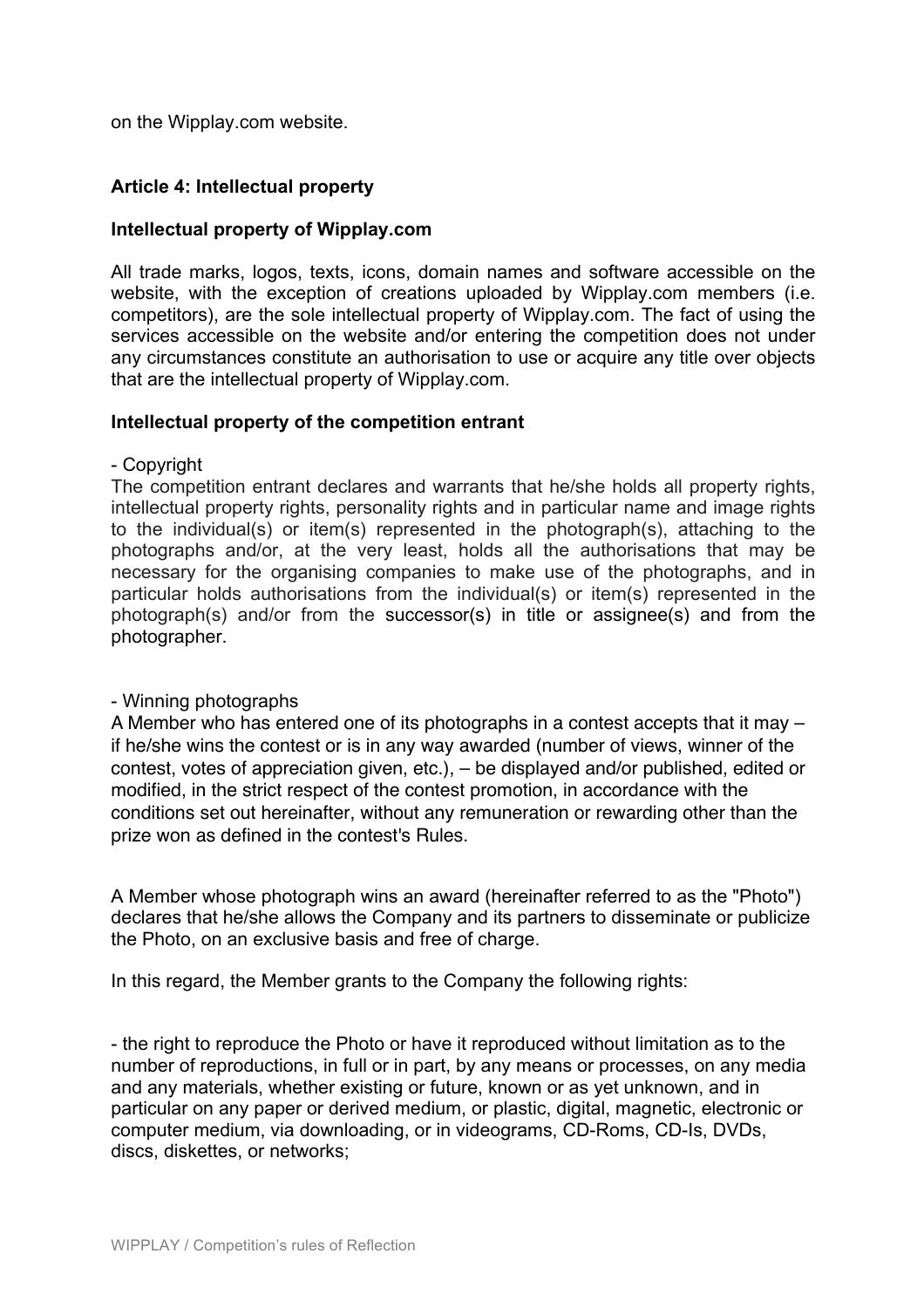- the right to display the Photo or have it displayed by any broadcasting means or other means of communication, whether existing or future, known or as yet unknown, in particular via any online telecommunications network, such as the Internet, intranets, digital television networks, transmission by terrestrial broadcasting, by satellite, by cable, WAP, interactive telematic systems, downloading, data transmission, or wired or wireless telephone networks;

- the right to transfer all or part of the rights to the Company's partners for noncommercial purposes.

This assignment of rights is granted on a non exclusively basis, within the European Union, for a duration of 2 years.

Wipplay aims at giving value and credit for the works of photographers, allowing them to see their works edited, published and/or performed (for non-commercial ends). The authorization for the reproduction of the picture is in no way exclusive and simply allows the company to legally disseminate it. It is quite clear that in no case shall the company receive compensation when the picture is published.

#### - Right of quiet possession

The member warrants Wipplay full and quiet possession, free and clear of all easement, of the rights granted under the terms of this agreement, and warrants Wipplay against any disturbance or claim or assertion of superior title and against any action for fraud arising from the elements provided by the member under the terms of this agreement.

## **Article 5: Terms of entry**

#### - Principle of free entry

Entering the competition is not free, since we do not refund the cost of connection to the website.

- Photographs must be uploaded to the Wipplay.com website, from  $17<sup>th</sup>$  of april until the  $6<sup>th</sup>$  of may 2013. No entries will be accepted after the deadline.

- Photographs must be submitted to the website in digital format only. Formats accepted: jpg, gif and png.

#### **Article 6: Competition process**

Two types of prize will be awarded:

- . The jury prize
- . The audience prize

. The jury prize will be awarded to the best photograph selected by the jury (one photograph per competitor)

. The audience prize will be awarded to the three photographs receiving the highest number of votes from website visitors over the competition period.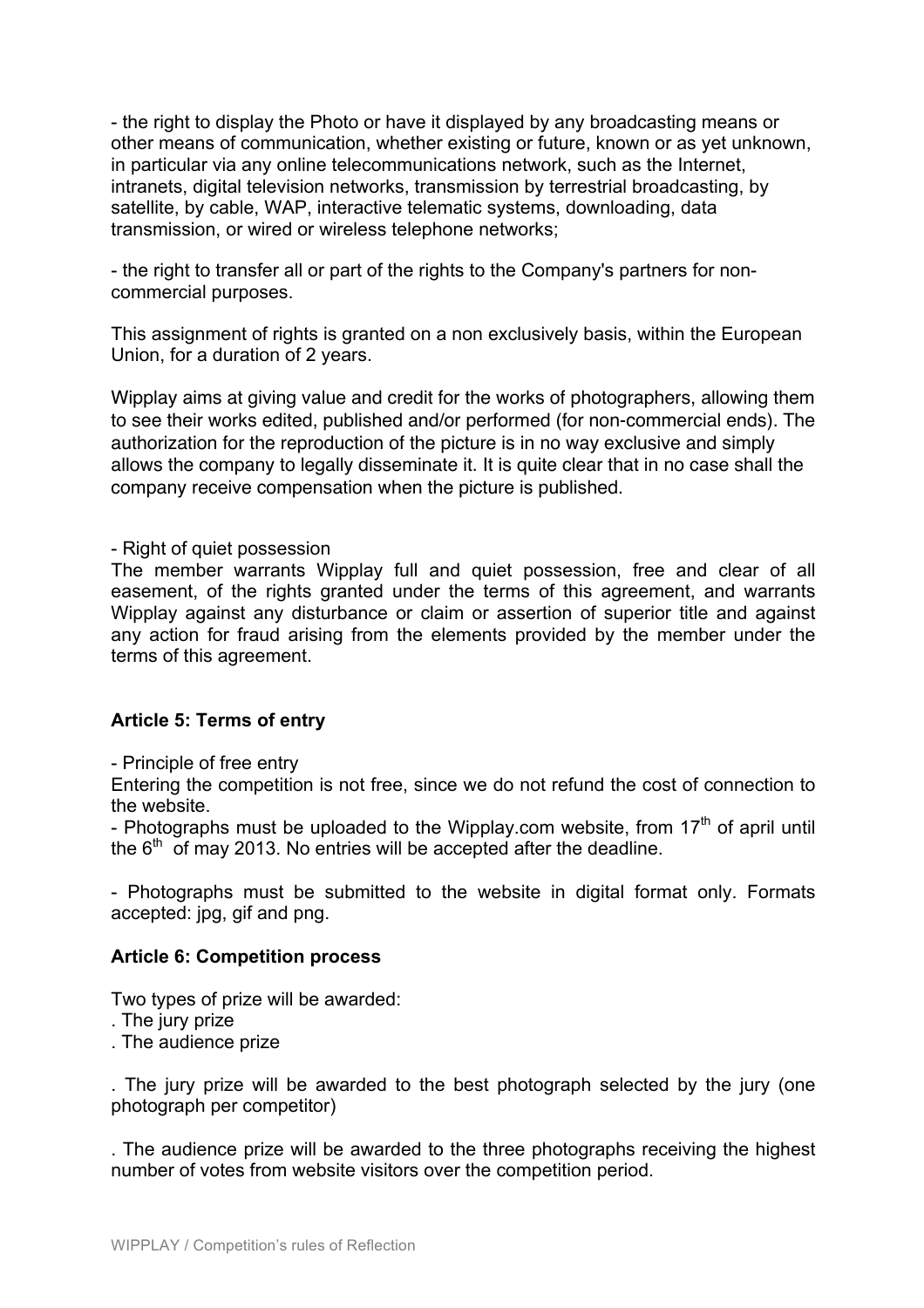In the event of a tie between two or more photographs, the photograph first uploaded to the website will be declared the winner.

#### **Article 7: Prizes**

Description:

Wipplay.com will award prizes to the three winners in each category:

#### Conditions of allotment:

The prizes thus allotted may not be exchanged for a cash sum or alternative prize.

-Delay

Unless exceptional cases, we have 4 months to send you the rewards, function on the jury's meeting.

The Apple company is not a partner of and not engaged in any way in the running of these competitions.

# **JURY'S PRICE :**

**1st Price :** 

1 exhibition's catalogue (Value : 39€)

- 1 magazine « connaissance des arts » (Value : 10€)
- 1 poster 40x60cm (Value : 6€)
- 2 pass for the exhibition"Eblouissants Reflets" (Value : 20€)

## **PUBLIC'S PRICE : 1st Price**

- 1 exhibition's catalogue (Value : 39€)
- 1 magazine « connaissance des arts » (Value : 10€)
- 1 poster 40x60cm (Value :6€)
- 2 pass for the exhibition"Eblouissants Reflets" (Value : 20€)

# **2nd price**

- 1 exhibition's catalogue (Value : 39€)
- 1 poster 40x60cm (Value : 6€)
- 2 pass for the exhibition"Eblouissants Reflets" (Value : 20€)

## **3rd Price**

1 magazine « connaissance des arts » (Value : 10€)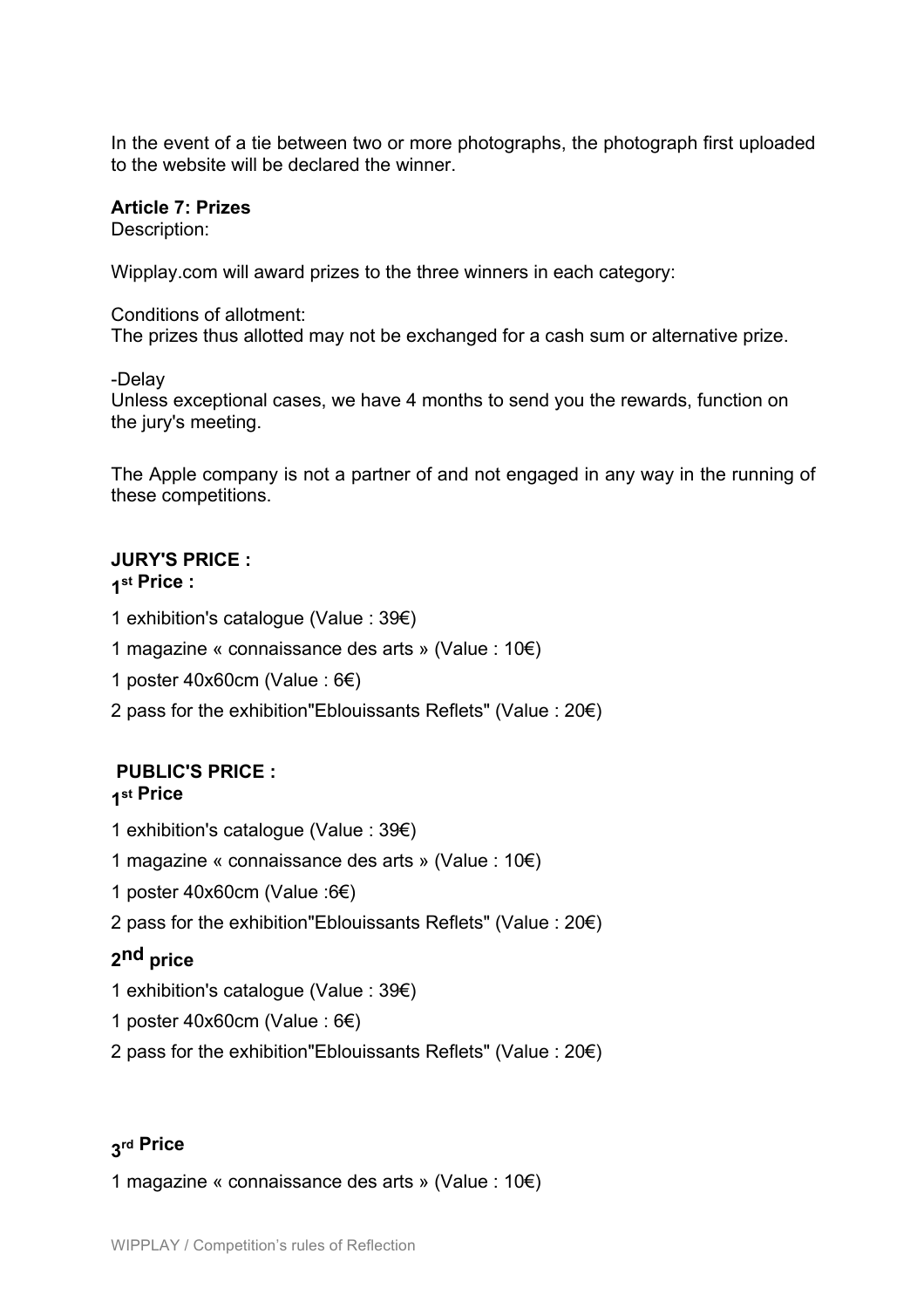## **Article 8: Liability - Liability of Wipplay.com**

The organiser will take all necessary measures to ensure compliance with these rules, but accepts no liability should the competition have to be modified, postponed or cancelled, with or without notice, for any reason whatsoever.

The organiser reserves the right to interrupt the competition or reschedule its running period at any time and without notice.

In the event of fraud, either suspected or proven, or of any direct or indirect breach of the competition rules by a competitor, the organiser reserves the right to exclude the competitor without notice or supporting documentation. No claim by the competitor will be admissible in such circumstances.

The organiser accepts no liability for any prejudice arising from loss of data or images uploaded to the website. Competitors are responsible for keeping a lasting copy of any image uploaded to the website.

The organiser accepts no liability for any prejudice of whatever nature caused to the competitor or to any other individual or legal entity arising from the taking of photographs entered for the competition.

The organiser accepts no liability for any difficulties relating to the dissemination and uploading of data and images.

In the event of act of God, the organiser reserves the right to cancel, cut short or suspend the competition in advance of the closing date for entries.

By virtue of this clause, prize-winners may not claim compensation of any sort for any direct or indirect prejudice of any nature whatsoever suffered during the organisation of the competition.

#### **- Entrant's liability**

The competition entrant accepts full liability for the content (design objects, buildings, individuals, etc.) of the images submitted to the organiser.

In any event, the entrant undertakes to submit a photograph or photographs compliant with the intellectual property rights of third parties and with all current legislation and generally consistent with the preservation of public order and decency.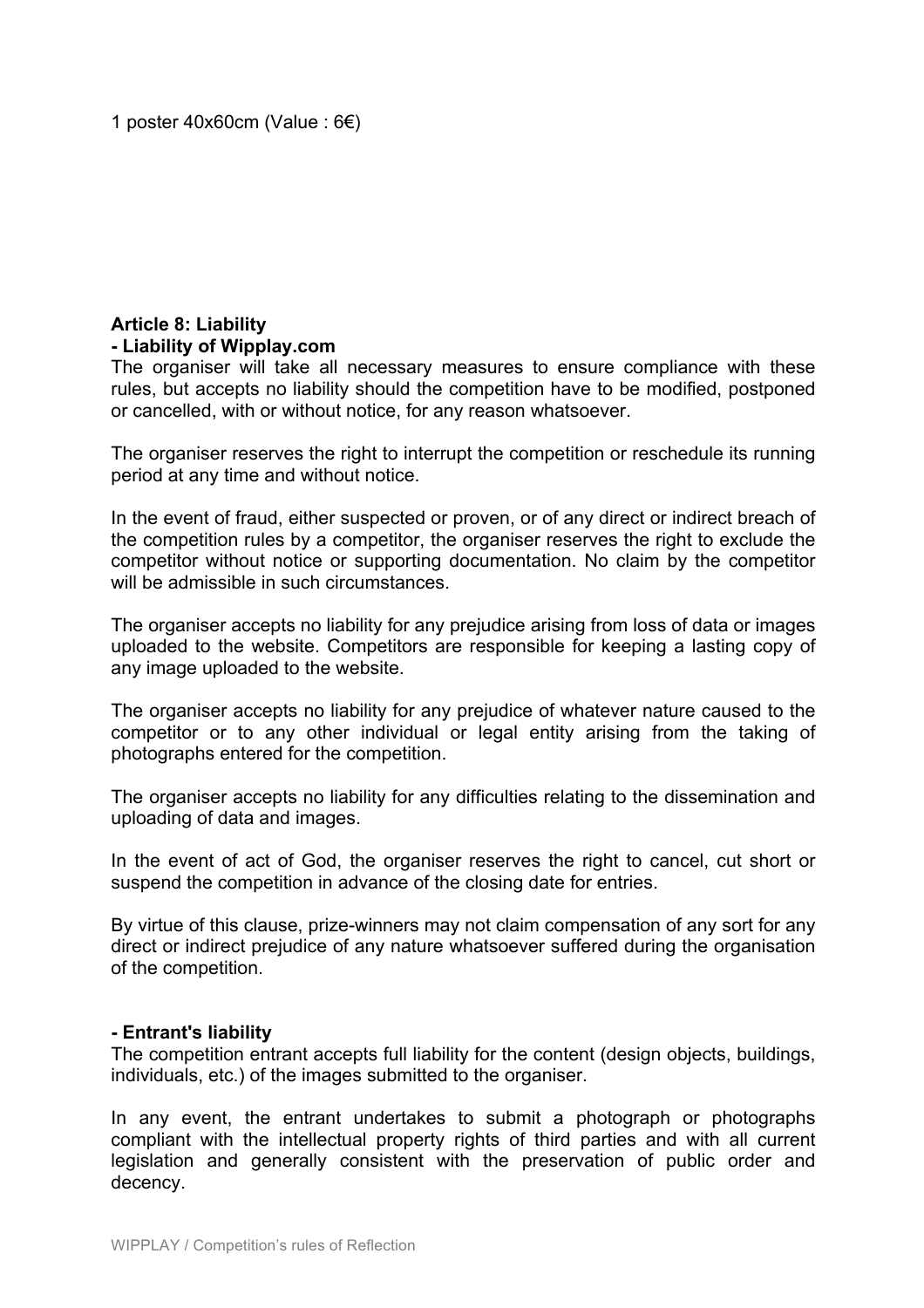Should these rules be breached, the organiser reserves the right to close the account of the entrant responsible without notice and without prejudice to the rights of the company or of any third party to engage in further appropriate action against the entrant.

In any event, the entrant warrants the organiser against any legal action that might be brought as a consequence of the photograph created by the entrant.

#### **Article 9: Claims**

Any request or claim concerning the running of the competition and the basis on which prizes are awarded must be submitted to Wipllay.com by registered letter with acknowledgement of receipt within four months of the final competition closing date, to the following address:

Wipplay.com Concours "Reflection" Résidence Créatis 3 bis rue Papin 75003 Paris

#### **Article 10: Access to the rules**

A copy of the competition rules may be downloaded from the website or will be sent to anyone submitting a written request to the following address: Concours "Reflection" Résidence Créatis 3 bis rue Papin 75003 Paris

No information will be provided by telephone.

#### **Article 11: Personal data**

In accordance with the French data protection act, the *Loi Informatique et Liberté*, no. 78-17 of 6 January 1978, competition entrants have the right to access, modify, rectify and delete their personal data. To exercise this right, simply write to us at: Concours " Reflection" Résidence Créatis Mr. Arnaud Prinzhofer 3 bis rue Papin 75003 Paris

The Wipplay.com website is registered with the French data protection authority, the *Commission Nationale de l'Information et des Libertés* (CNIL) under no. 1361861.

#### **Article 12: Law applicable and jurisdiction**

These rules are subject to French law.